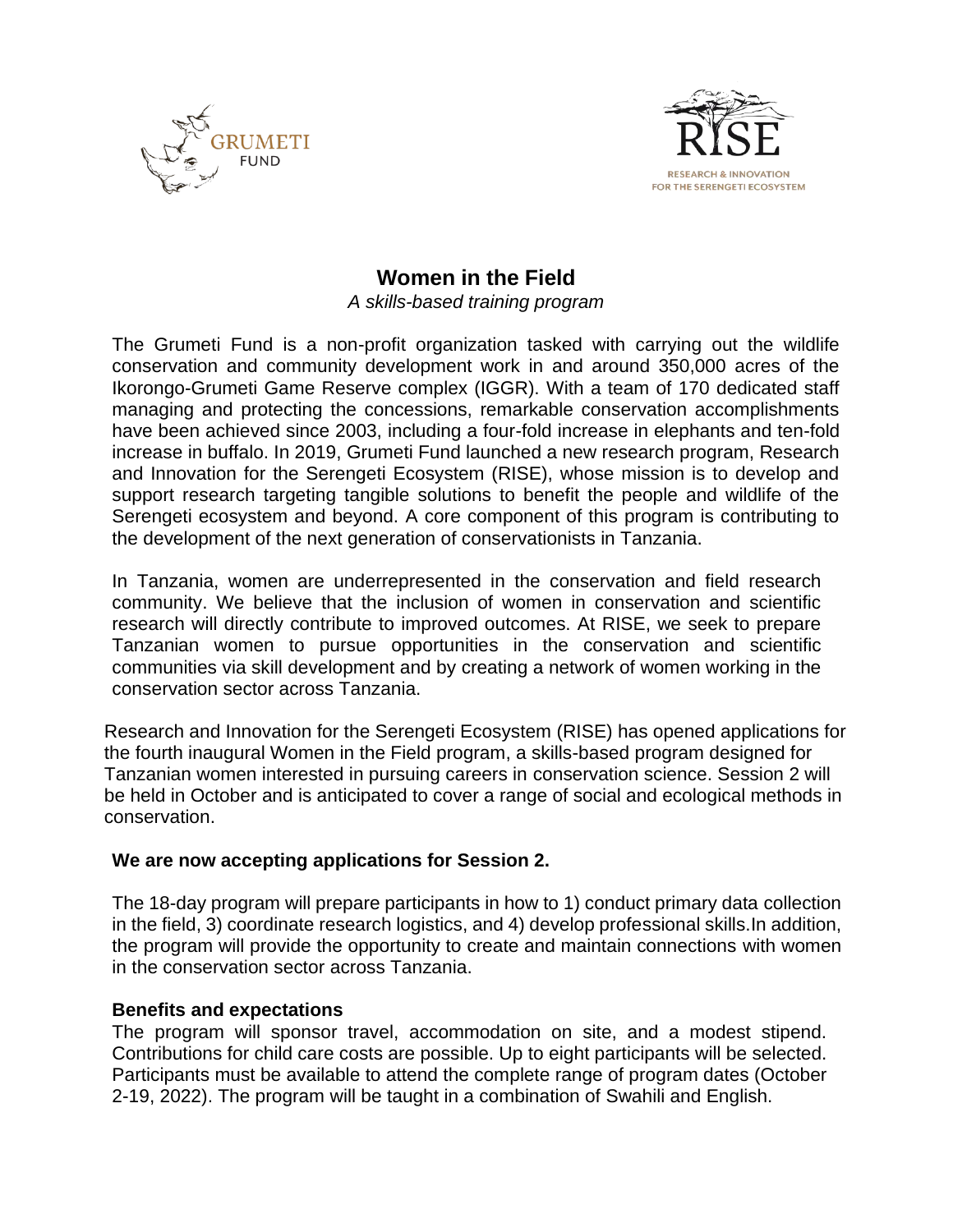



Following program completion, participants will be asked to remain in contact with RISE and provide periodic updates as to their educational and career accomplishments.

#### **How to apply**

Applicants must submit the following materials via email to [RISE@grumetifund.org](mailto:RISE@grumetifund.org) referencing 'RISE WIF Program' in the subject line.

- 1. Completed session 2 application document (attached below)
- 2. Scanned copy of A-level certificate (or tertiary diplomas, if applicable)
- 3. One letter of reference from a teacher, employer, or mentor that can speak to your career aspirations and interests.
- 4. Incomplete applications will not be considered

Reference writers – please clarify your relationship with the applicant in your submission. Please email your signed recommendations to [RISE@grumetifund.org](mailto:RISE@grumetifund.org) and reference the name of the relevant applicant in the subject line.

**Applications are due by 15 July, 2022.** The selected participants will be announced by 15 August, 2022. Program dates are 2 – 19 October, 2022.

# **Eligibility requirements**

Applicants must:

- 1. Be a Tanzanian national, and a woman.
- 2. Have completed and passed A-level exams. Tertiary education is not required, but those with tertiary diplomas (BSc or MSc) are encouraged to apply.
- 3. Be passionate about conservation.
- 4. Have a demonstrated interest in securing a position as a research assistant, field program staff, or pursuing an advanced degree related to conservation science, particularly in the ecological sciences.

For questions or inquiries, contact [RISE@grumetifund.org](mailto:RISE@grumetifund.org).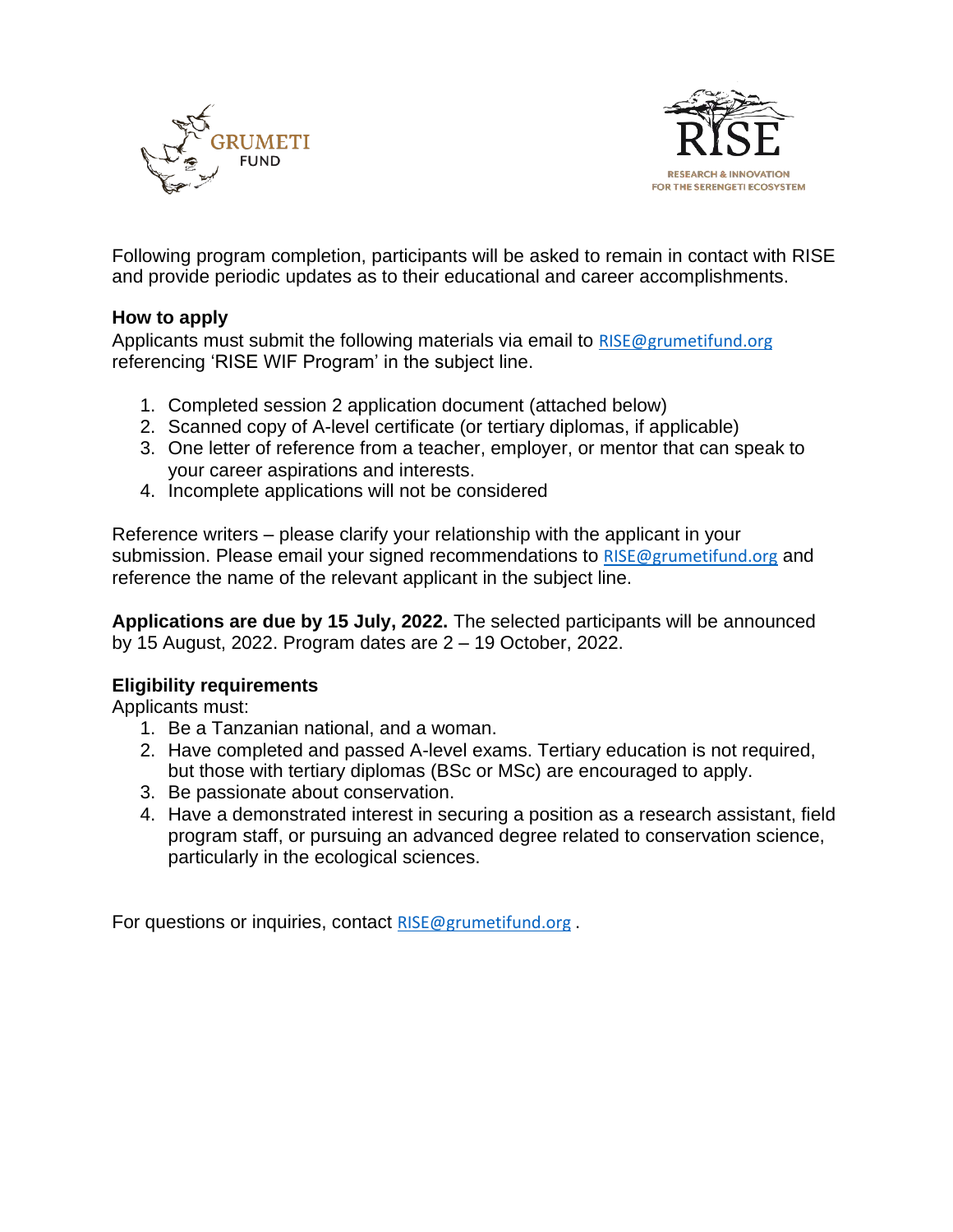



# **Women in the Field Application Form – Session 2**

| Name:                                                  |                                         | <b>Phone number:</b> |
|--------------------------------------------------------|-----------------------------------------|----------------------|
| <b>Email address:</b>                                  |                                         |                      |
| <b>Physical address</b>                                |                                         |                      |
| Region:                                                | Ward:                                   | Village:             |
| <b>Year of completion of A-levels:</b>                 |                                         |                      |
| Highest level of education obtained (select one):      |                                         |                      |
| A-level<br>Bachelor's (some)<br>Bachelor's (completed) | Master's (some)<br>Master's (completed) |                      |

**Provide a brief description of your current employment:**

# **List previous employers or relevant volunteer experience (organization name + start/end dates, maximum of 3):**

- **1.**
- **2.**
- **3.**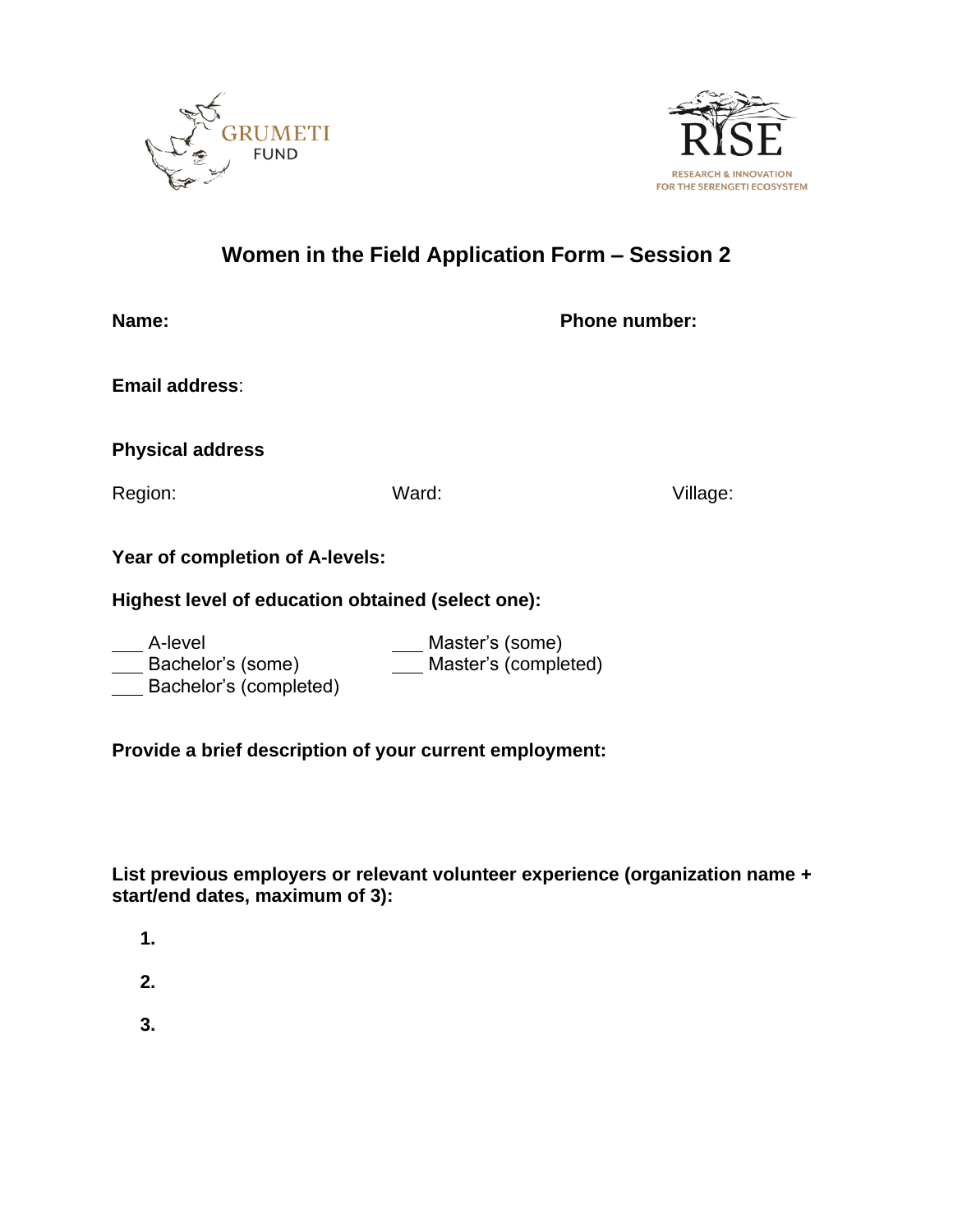



**Describe your career goals (what do you want to be doing 5 years from now? Be specific!):**

**Describe what motivated you to apply for this program:**

**What are two specific skills you hope to gain or learn more about during this program?**

**What will these two skills identified above help you achieve?**